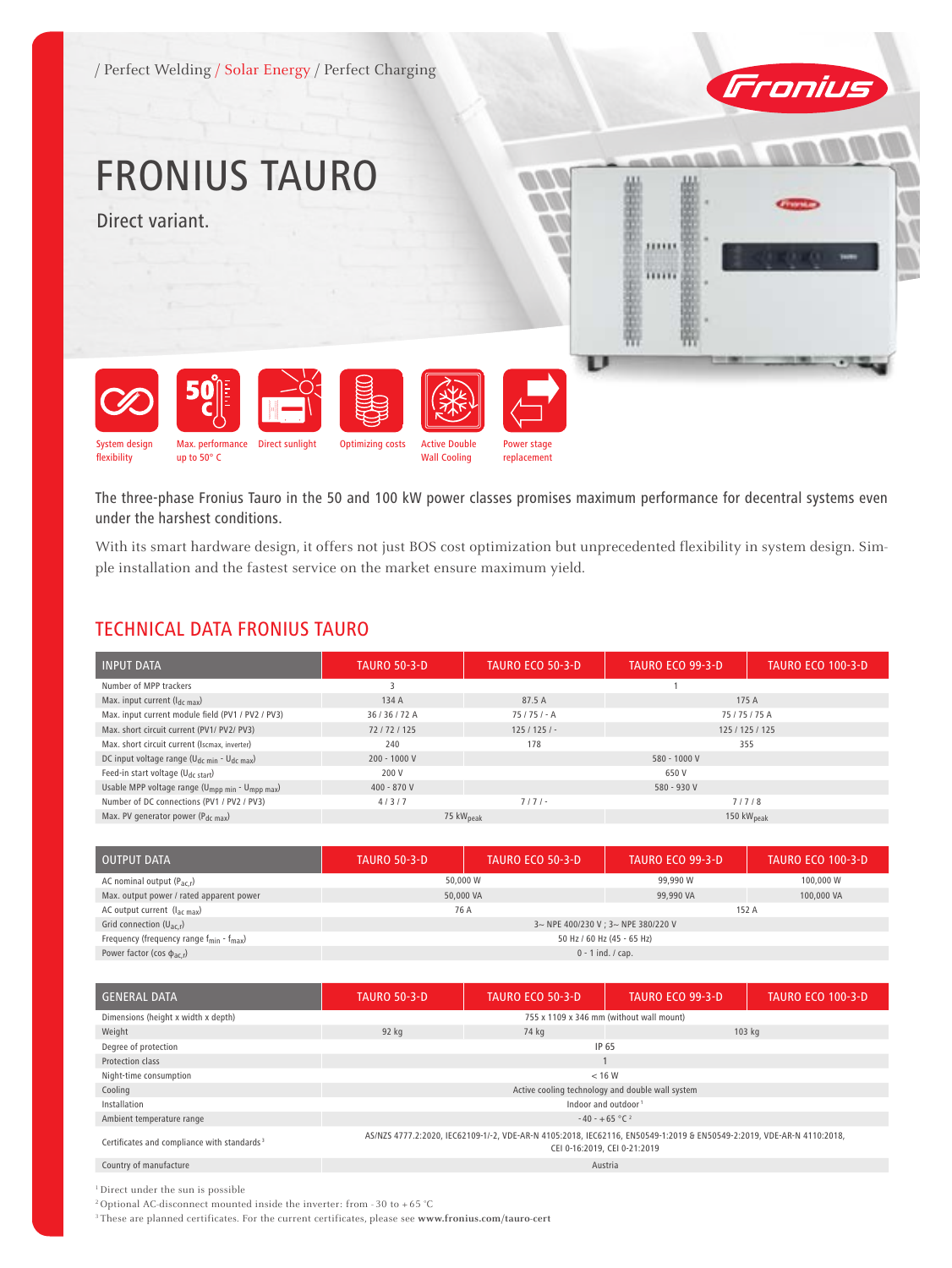# TECHNICAL DATA FRONIUS TAURO

| AC CONNECTION TECHNOLOGY                     | <b>TAURO 50-3-D</b>                                                       | <b>TAURO ECO 50-3-D</b> | TAURO ECO 99-3-D                   | <b>TAURO ECO 100-3-D</b> |
|----------------------------------------------|---------------------------------------------------------------------------|-------------------------|------------------------------------|--------------------------|
| Cable cross section                          | $35 - 240$ mm <sup>2</sup>                                                |                         | $70 - 240$ mm <sup>2</sup>         |                          |
| AC conductor material                        | Al and Cu                                                                 |                         |                                    |                          |
| <b>Connection terminals</b>                  | Cable lug or V clamps                                                     |                         |                                    |                          |
| Single core option (single core cable)       | Cable gland: 5 x M40 (10 - 28 mm)                                         |                         |                                    |                          |
| Multi core option (multi core cable)         | Cable gland: 1 x multi core connection $\emptyset$ 16 - 61.4 mm + 1 x M32 |                         |                                    |                          |
| AC Daisy Chaining option (single core cable) |                                                                           |                         | Cable gland: 10 x M32 (10 - 25 mm) |                          |

| DC CONNECTION TECHNOLOGY | <b>TAURO 50-3-D</b>                               | <b>TAURO ECO 50-3-D</b> | <b>TAURO ECO 99-3-D</b> | <b>TAURO ECO 100-3-D</b> |
|--------------------------|---------------------------------------------------|-------------------------|-------------------------|--------------------------|
| Cable cross section      | $4 - 6$ mm <sup>2</sup>                           |                         |                         |                          |
| AC conductor material    | Сu                                                |                         |                         |                          |
| Connection terminals     | DC-direct connection<br>Stäubli Multi Contact MC4 |                         |                         |                          |

| <b>EFFICIENCY</b>         | <b>TAURO 50-3-D</b> | <b>TAURO ECO 50-3-D</b> | TAURO ECO 99-3-D | <b>TAURO ECO 100-3-D</b> |
|---------------------------|---------------------|-------------------------|------------------|--------------------------|
| Max. efficiency           | 98.6 %              |                         | 98.5 %           |                          |
| European efficiency (nEU) | 98.1 %              | 98.2 %                  |                  |                          |
| MPP adaptation efficiency | >99.9%              |                         |                  |                          |

| <b>PROTECTION DEVICES</b>   | <b>TAURO 50-3-D</b>                      | <b>TAURO ECO 50-3-D</b> | <b>TAURO ECO 99-3-D</b> | <b>TAURO ECO 100-3-D</b> |
|-----------------------------|------------------------------------------|-------------------------|-------------------------|--------------------------|
| DC disconnector             | integrated                               |                         |                         |                          |
| Overload behaviour          | Operating point shift, power limitation  |                         |                         |                          |
| Reverse polarity protection | integrated                               |                         |                         |                          |
| RCMU                        | integrated                               |                         |                         |                          |
| DC insulation measurement   | integrated                               |                         |                         |                          |
| DC/AC surge protection      | Type $1 + 2$ integrated, Type 2 optional |                         |                         |                          |
| DC string fusing            | integrated, 15 A or 20 A                 |                         |                         |                          |

| <b>INTERFACES</b>                     | <b>TAURO 50-3-D</b>                                                                        | <b>TAURO ECO 50-3-D</b> | TAURO ECO 99-3-D | <b>TAURO ECO 100-3-D</b> |
|---------------------------------------|--------------------------------------------------------------------------------------------|-------------------------|------------------|--------------------------|
| Wi-Fi                                 | Fronius Solar.web, Modbus TCP Sunspec, Fronius Solar API (JSON)                            |                         |                  |                          |
| Ethernet LAN RJ45 <sup>4</sup>        | 10/100 Mbit: max. 100 m<br>Fronius Solar.web, Modbus TCP Sunspec, Fronius Solar API (JSON) |                         |                  |                          |
| USB (type A socket)                   | 1A $@5V$ max. <sup>3</sup>                                                                 |                         |                  |                          |
| Wired Shutdown (WSD)                  | Emergency stop                                                                             |                         |                  |                          |
| 2x RS485                              | Modbus RTU SunSpec                                                                         |                         |                  |                          |
| 6 digital inputs / 6 digital I/Os     | Programmable interface for ripple control receiver, energy management, load control        |                         |                  |                          |
| Datalogger and Webserver <sup>4</sup> | Integrated                                                                                 |                         |                  |                          |

<sup>3</sup> for power supply only

<sup>4</sup> an Ethernet star-configuration is used for communication with multiple inverters. Each individual inverter communicates independently with the network/Internet via its integrated data logger

# FRONIUS TAURO 50-3-D EFFICIENCY CURVE



# FRONIUS TAURO 50-3-D TEMPERATURE DERATING

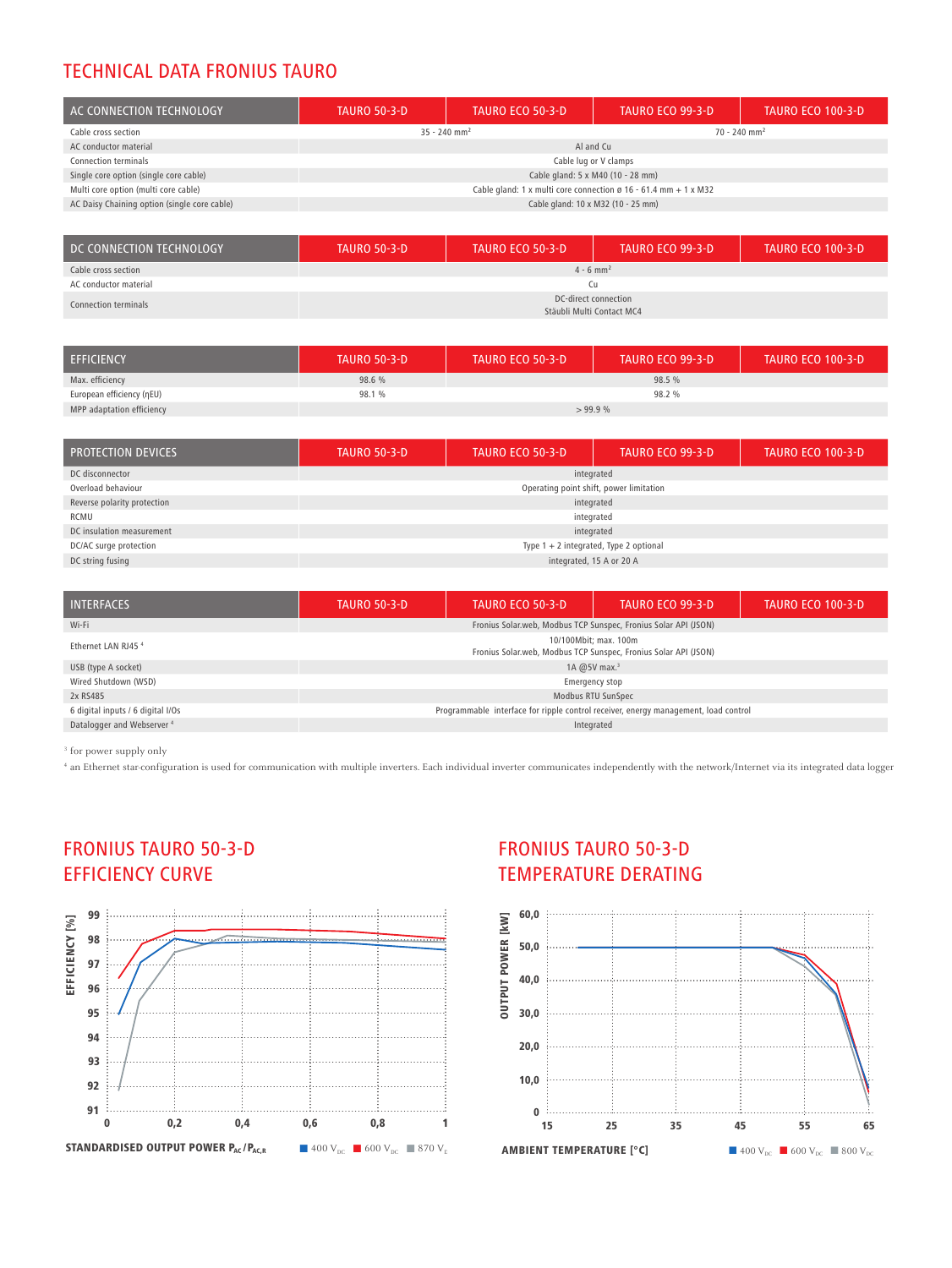# FRONIUS TAURO ECO 50-3-D EFFICIENCY CURVE



# FRONIUS TAURO ECO 99-3-D EFFICIENCY CURVE



### FRONIUS TAURO ECO 100-3-D EFFICIENCY CURVE



#### FRONIUS TAURO ECO 50-3-D TEMPERATURE DERATING



# FRONIUS TAURO ECO 99-3-D TEMPERATURE DERATING



# FRONIUS TAURO ECO 100-3-D TEMPERATURE DERATING